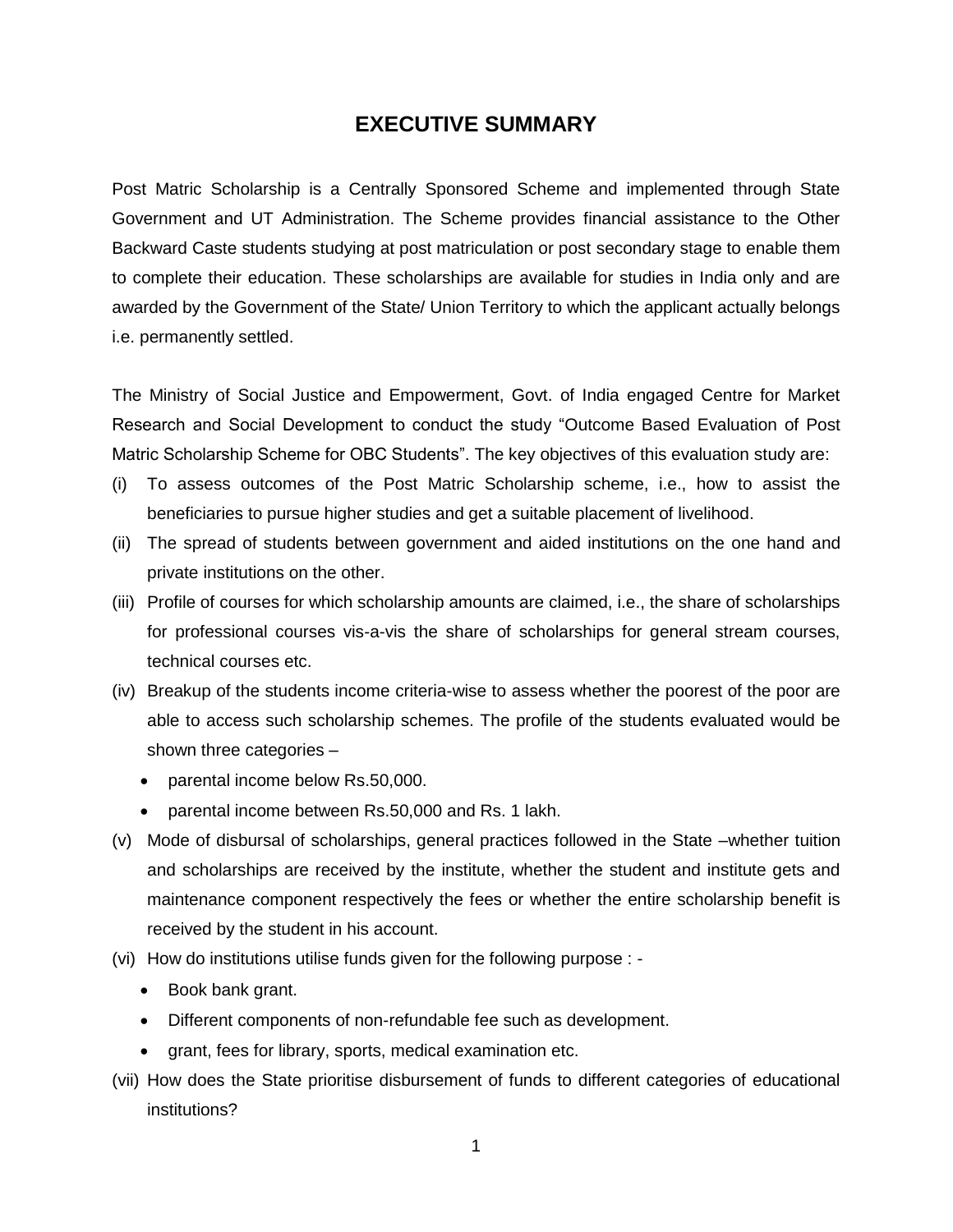- (viii) When arrears are paid for previous years, how does the student receive arrears in case he has passed out of the school/college.
- (ix) What guidelines do the States implement to ensure that the student who pays tuition fees is refunded after reimbursement is done to the institution.
- (x) Does the State have any system for refunding the students the amount they have paid or whether the reimbursement is done to the institution alone and if so whether the institution passes on the reimbursement as regards fees and maintenance due to the students.
- (xi) Details of fee structure of the every institute visited should be provided.
- (xii) Evaluation of students identified for sampling should invariably be followed by evaluation of the institutions where they have been pursuing their studies and the District Social Welfare Office which coordinates the implementation of the scholarship scheme.
- (xiii) The study should assess the ease of accessing scholarship portal where students apply online, dissemination of information and support provided to the students for doing so by the institutions/District Welfare Officers.
- (xiv) What arrangements the States have for paying/ reimbursement of scholarship amount of institutes and students who are studying in other States, i.e., away from their State of domicile.

The study was based on the explorative, descriptive and analytical approach. Both secondary and primary research was undertaken to generate required information. Separate Interview schedules were prepared for the beneficiary students, academic institutions and implementing officials at district and State level to elicit the desired information.

The study covered five states namely Rajasthan, Himachal Pradesh, Uttarakhand, Tripura and Odisha. From each state, the districts with higher number of students benefitted under the scheme in last three years were purposively selected for the study in consultation with the state officials. Total number of 3252 OBC beneficiary students, 213 academic institutions were surveyed across the five states. Also, the officials of State Departments implementing the scheme in selected five states and District Welfare Officers of 20 selected districts were interacted to know the process of implementation of the scheme.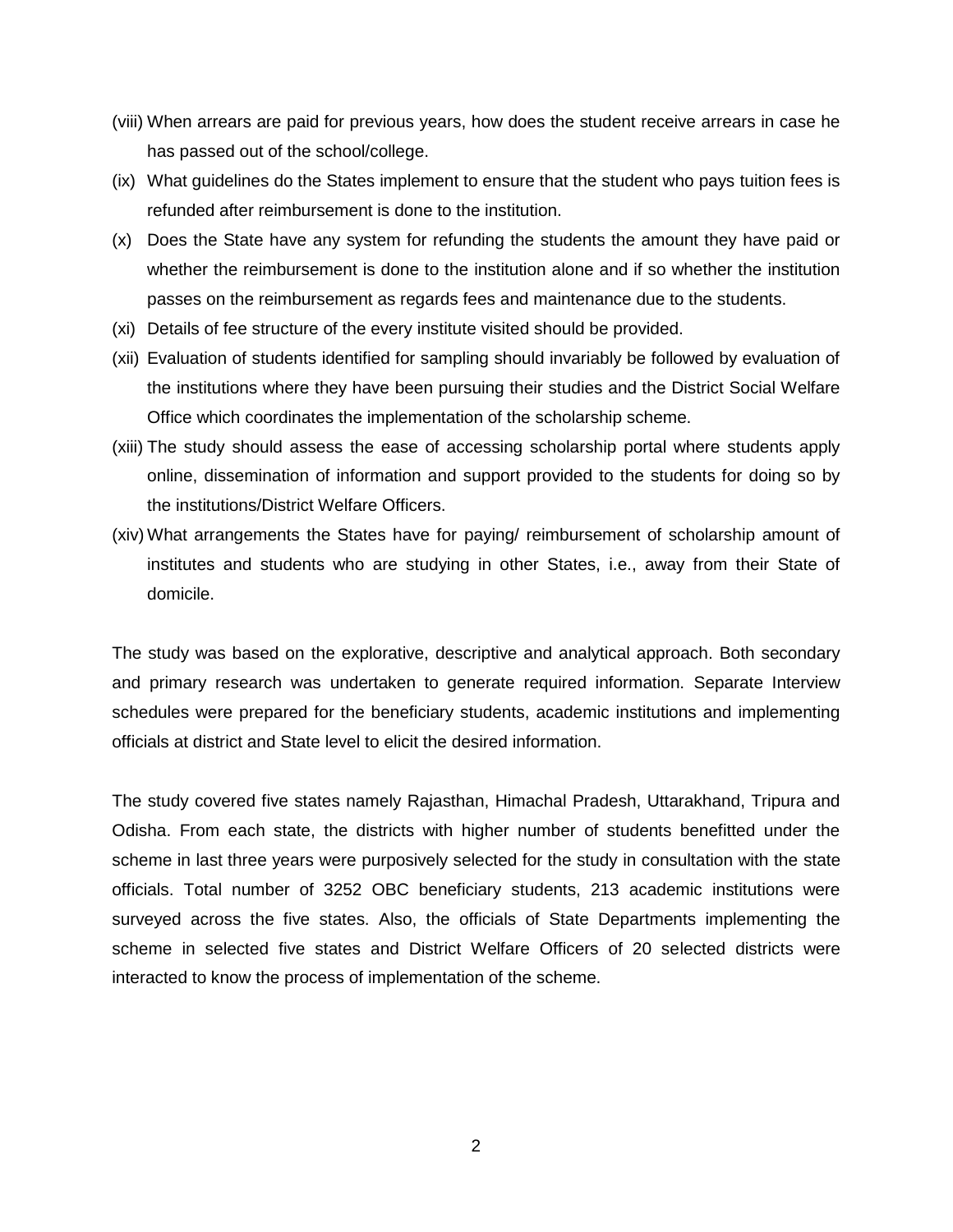### **Major Findings**

#### **Implementation of the scheme by the states**

- The post matric scholarship is implemented in states based on guidelines issued from time to time by it. All states except Tripura have their own PMS portals which regulate the application by students, verification by institutions, sanction by district welfare office and disbursement by the state SC department. In Tripura, applications are submitted by students through national scholarship portal and state conducts verifications and accords sanction offline.
- In Odisha, students studying outside the state are applying in common application form manually through their institutions to their domicile districts for sanction of scholarship. In Uttarakhand, the eligible students pursuing courses outside the state are entitled to scholarship on completion of study. In Rajasthan, Himachal Pradesh and Tripura, same arrangements for reimbursement are there for all students studying within the state or other states.
- As the scholarship amount including the tuition fee is released directly to the bank accounts of concerned students except in case of Himachal Pradesh, there is no occasion of refund of tuition fee to the student. In Himachal Pradesh, the tution fees released to the institutions are refunded to students in case they have made full payment of the same prior to release. However, there is no guideline issued by the State in this regard. In Odisha, the Government Higher Secondary Schools are not collecting the tuition fees to the extent of the scholarship amount as decided by the State Government for the category of the students.
- In case the student does not receive the sanctioned amount in a particular academic session, the same is release by the State in the subsequent year and credited to the bank account of the students by the states. In Himachal Pradesh, the same is refunded by the institutes if the tuition fees are already paid by the student and the state does not have any guideline in this regard.
- The post matric scholarship is sanctioned and released to all eligible applicants in states after verification of eligibility conditions and requisite documents. However states follow certain priorities in disbursement. In Himachal Pradesh, Odisha, Uttarakhand and Tripura, first priority is given to govt. institutions. In Uttarakhand, after release of scholarship to the eligible students in govt. institutions, students of minority, semi-govt. / govt. aided and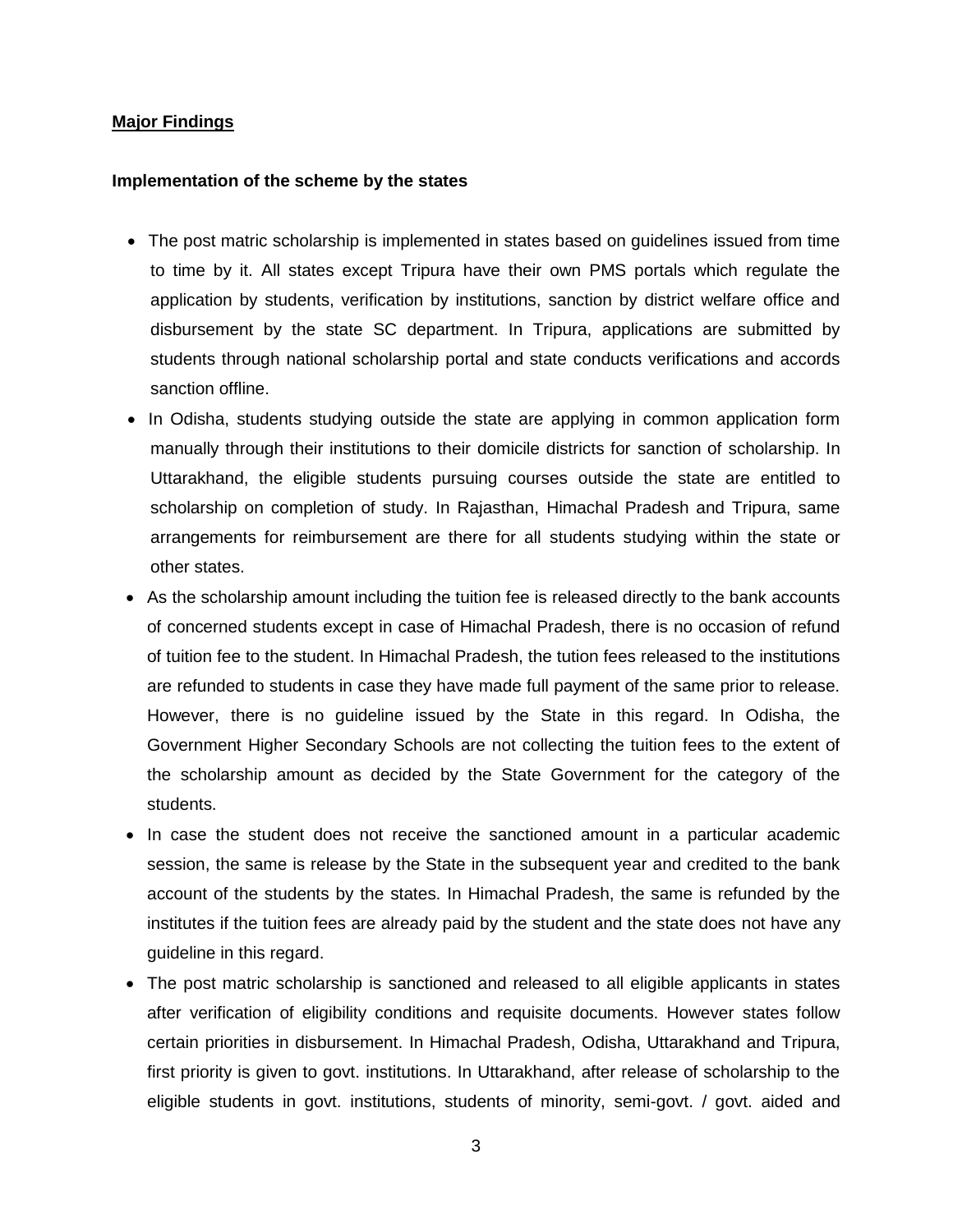private institutions are given the scholarship. In Rajasthan, no priority is given to institutions. However, applicants are released the scholarship in priority of 17 designated categories as decided by the state.

 The study observed that very few institutes have received funds for the purpose of book bank, development, library, sports, medical, etc. The institutes which have received book bank grant have utilized the fund for their central library and purchase of books. The nonrefundable fees given to the institutes for development are utilized by the institutes for the purpose of upgrading facilities in the institute, for developing infrastructure and for students' welfare. The grant/ fees given for library, sports, medical examination to the institutes are utilized for purchase of books for the library, purchase of sports equipment, TA-DA to sports participants, first aid, etc.

### **Particulars of the beneficiary students**

- Majority of the surveyed beneficiary students (66.4%) benefitted under PMS-OBC were male. The percentage of surveyed female beneficiaries is 33.6%. However, majority of the beneficiaries surveyed in Uttarakhand were female.
- Analyzing the age pattern of the beneficiary students, it is seen that 64.1% come under the age group of up to 20 years, while 35.9% beneficiaries belong to the age group of above 20 years. State wise analysis observed that majority of the beneficiary students in Odisha and Rajasthan are up to 20 years of age, while majority of the beneficiary students in Uttarakhand, Himachal Pradesh and Tripura are above 20 years of age.
- On analysis of the courses being pursued by surveyed beneficiary students reveals that 39.3% students are studying in Group-A courses, while 17.2% in Group-B, 8.6% in Group-C and 34.9% in Group-D courses.
- Majority (69.9%) of students surveyed reported they were studying in the private institutions, while 30.1% reported they were studying in the government institutions during getting PMS.
- Analysis of occupation of the parents/guardians of the surveyed beneficiary students indicates that 53.6% are farmers, 37.9% are casual labour, 4.9% are job-employed, and 3.6% are businessman. While majority of the parents or guardians of the beneficiary students in Rajasthan and Odisha are farmers, majority of the parents or guardians in Tripura are casual labourers, and majority of the parents or guardians in Himachal Pradesh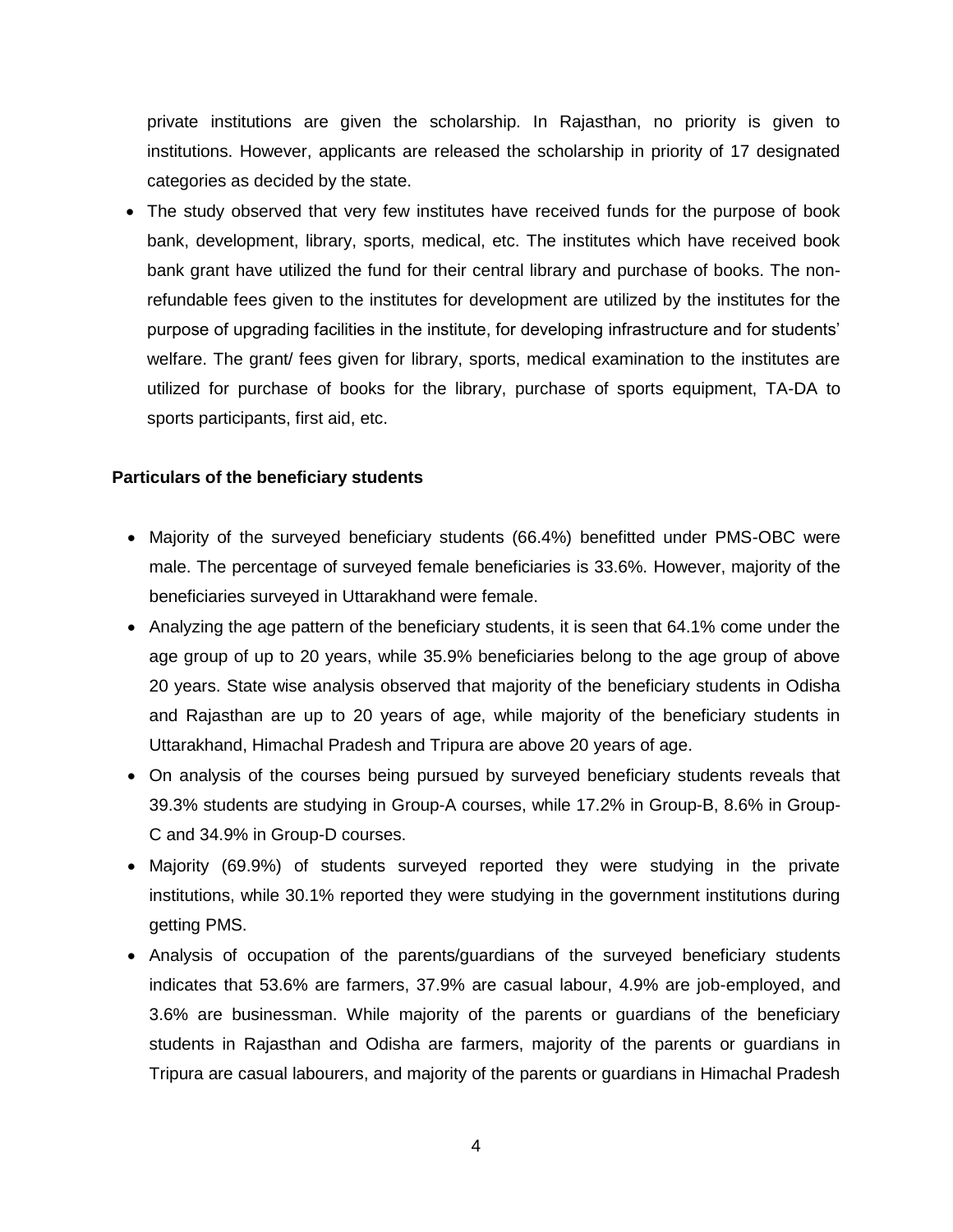are businessman. However, highest percentage of parents or guardians in Uttarakhand are job-employed.

 The study observed that majority (67.7%) of the parents/guardians' income from all sources is below Rs. 50,000/- per annum, while 32.3% parents/guardians' annual income is between Rs.50,000/- and Rs. 1 lakh. State wise analysis of data on parents/guardians' income shows that majority of the parents/guardians' income is below Rs. 50,000/- per annum in Rajasthan, Odisha, and Himachal Pradesh, while majority of the parents/guardians' income is above Rs. 50,000/- per annum in Tripura and Uttarakhand.

#### **Awareness and submission of application**

- All the State Governments/UT Administrations announce the details of the scheme and invite applications by issuing an advertisement in the leading newspapers of the State and through their respective websites. When the beneficiary students were asked about their source of awareness of the scheme, 26.1% beneficiary students reported that they have come to know about the scheme from the newspaper, while 4.8% have come to know about the scheme from the internet, 40.6% have come to know from the friends, 17.8% have come to know from institute teacher, and 10.7% have come to know about the scheme from the institute staff.
- The study found that most (94.2%) of the beneficiary students had submitted online application, while 5.8% had submitted the application to the institution where they study. More than one-tenth beneficiary students in Rajasthan had applied for the scholarship by submitting applications to their institutes.
- Beneficiaries who submitted the application form online, 16.7% of them reported that they found difficulty in accessing the scholarship portal and application form submission. All the surveyed beneficiary students in Himachal Pradesh, majority in Uttarakhand and about one-third beneficiary students in Rajasthan reported that they found difficulty in accessing the scholarship portal and application form submission. The difficulty faced by the student in submitting application, is low network availability and slow speed of the portal.
- Most (86.9%) of the beneficiary students informed that they have got information or support from institutes/ District Welfare Officers for submission of online application on scholarship portal. However, 28.7% beneficiary students in Rajasthan informed that they have not got any information or support from institutes/ District Welfare Officers for submission of online application on scholarship portal. The institutes display the advertisement issued by state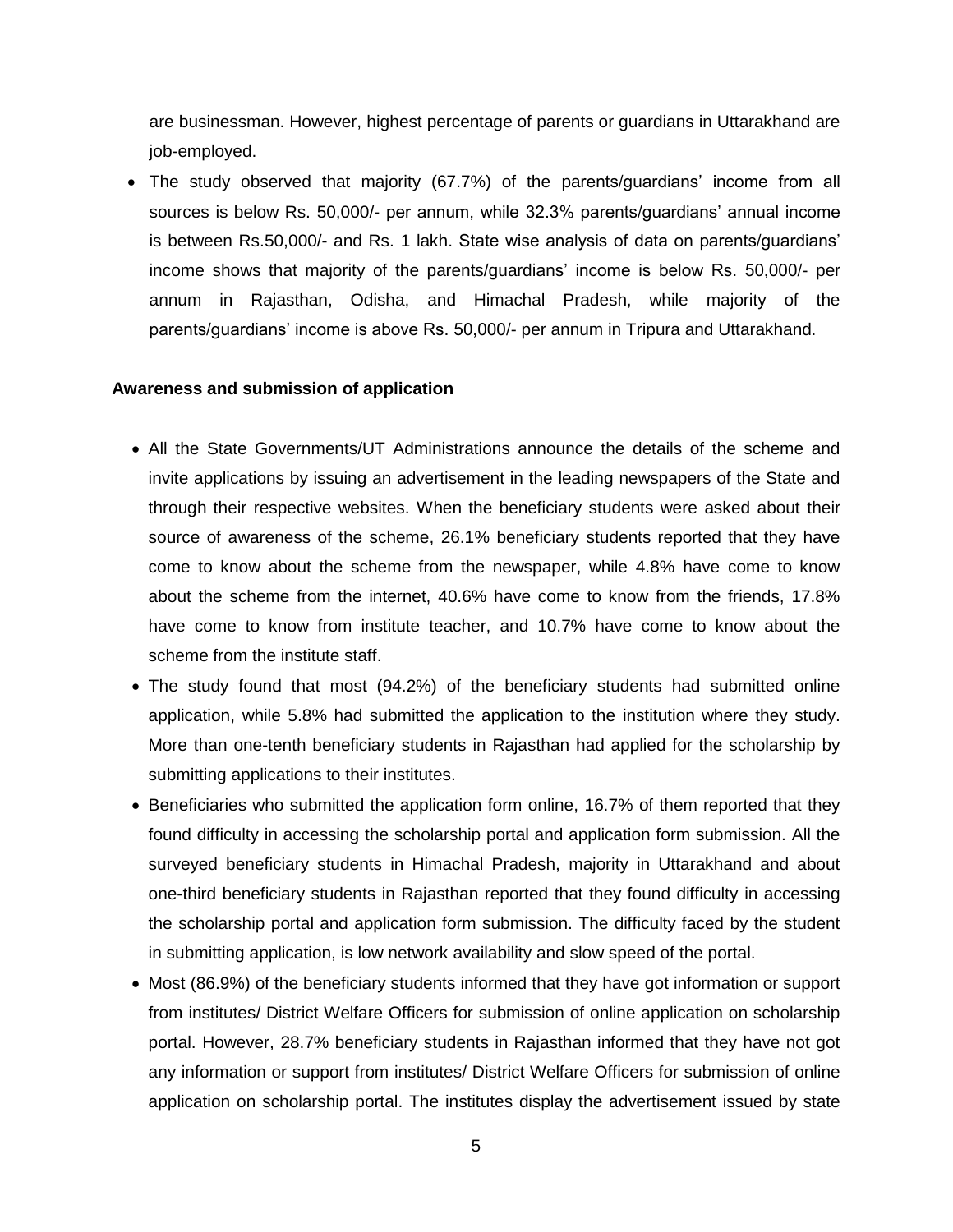government along with necessary guidelines, on their notice board. Some institutes also provide support of a teacher and an assistant to help the students to access scholarship portal and apply online.

## **Outcomes of the scheme**

- 16.1% surveyed students benefitted under the scheme informed that the scholarship has helped them to a large extent to pursue higher study, while 61.5% students indicated that they have been benefitted to some extent for higher study by the scholarship amount, 19.4% students have been benefitted to slight extent, and 3% students informed that they have not been benefitted for higher study by the scholarship amount.
- Present status of beneficiary students revealed that only 1.8% beneficiaries are in job employment, while 0.4% are self-employed. Thus, the study found that 2.2% beneficiaries are job-employed or self-employed while most (97.2%) beneficiaries are presently student and 0.6% beneficiaries are presently unemployed. The beneficiaries who are employed, most of them were of Rajasthan and Uttarakhand.
- Analysis of course wise present status of beneficiary students who have completed the course reveals that 7.9% beneficiary students of Group-A courses are employed, while 1.6% beneficiary students of Group-B are employed, 8.5% beneficiary students in Group-C are employed, and 12.9% beneficiary students of Group-D are employed. Further, most of the students (91.6%) are pursuing higher studies.
- While analyzing the monthly income of 92 job-employed and self-employed beneficiaries, it was found that monthly income of 17.4% beneficiaries is below Rs. 5,000/-, it is Rs. 5,000/ to Rs. 10,000/- for 73.9% beneficiaries, and it is above Rs. 10,000/- for 8.7% beneficiaries.
- 8% beneficiary students indicated that the scholarship has helped a large extent in getting a suitable placement of livelihood, 76.7% indicated the help as moderate, 11.6% indicated the help as slight, and 3.7% beneficiary students indicated that the scholarship has not helped them in getting a suitable placement of livelihood.
- On adequacy of the scholarship amount given to the students, majority (75.6%) beneficiary students viewed that the scholarship amount given under the scheme is neither adequate nor adequate, while 19.2% viewed that the scholarship amount is adequate, and 5.3% beneficiary students viewed that the scholarship amount under the scheme is inadequate. However, more than one-tenth beneficiary students in Rajasthan reported about the inadequacy amount provided under the post matric scholarship scheme.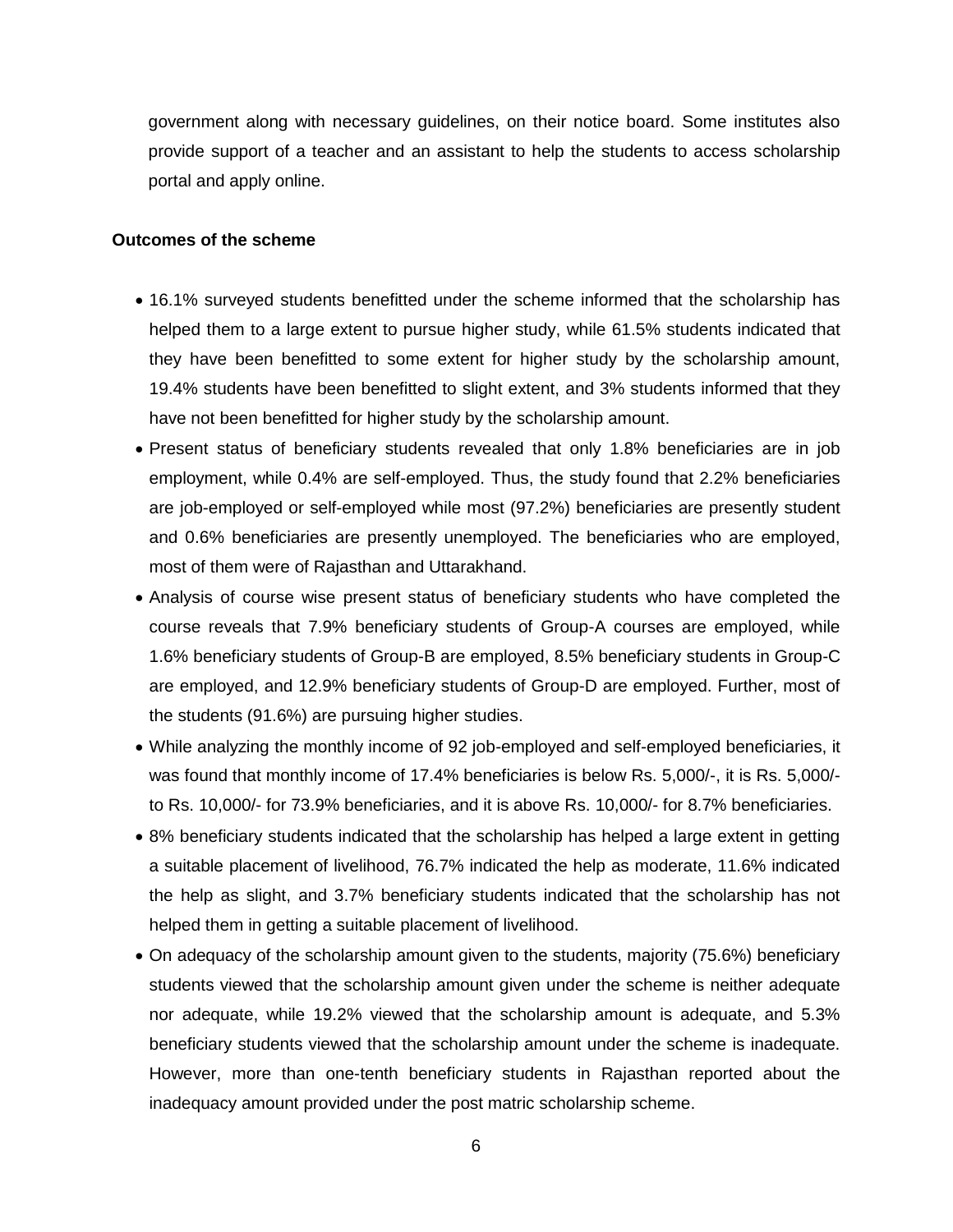• Majority (57.7%) surveyed beneficiary students viewed that the income ceiling of Rs. 1 lakh per annum to receive the scholarship is justified, while about 42.3% students viewed the income ceiling of Rs. 1 lakh is unjustified.

### **Conclusion and Recommendations**

The "Outcome Based Evaluation of Post Matric Scholarship impact on the beneficiary students in providing financial assistance for their higher Scheme for OBC Students" assessed the various aspects of the implementation and impact of the scholarship provided under the scheme and revealed that the scheme has been successful to some extent. Even though the support under this scholarship scheme has made substantial study and completion of respective courses, the performance of the scheme can be improved by giving some importance to the implementation part of the scheme.

## **Recommendations**

- 1) Transparency in the sanction of post matric scholarship is evolving with the introduction of portals, seeding of aadhaar number in the bank accounts of the beneficiary students, and release of scholarship through DBT to the accounts of the beneficiary students. To further strengthen the transparency in the system, the followings are suggested.
	- a) States may conduct special audit of institutions with regard to the eligibility conditions, payment of tuition fees and maintenance allowance every year subsequent to release of the tuition fees and maintenance allowance. The audit may also cover the utilization of grant given for the purpose of book bank, fees for library, sports, medical examination etc.
	- b) Special inspection may also be conducted by the States to verify actual boarding status of beneficiary students in the hostels of the academic institutions in respect of those who avail maintenance allowance under the scheme.
- 2) The institutes admitting the beneficiary students should submit annual return to the State Government providing details of admission, pass out and drop out details including the fees received in respect of beneficiary students within one month of disbursement of the scholarship or a date to be fixed by the State Government. The said return may also be uploaded in the State Scholarship Portal as well as the official website of the institute.